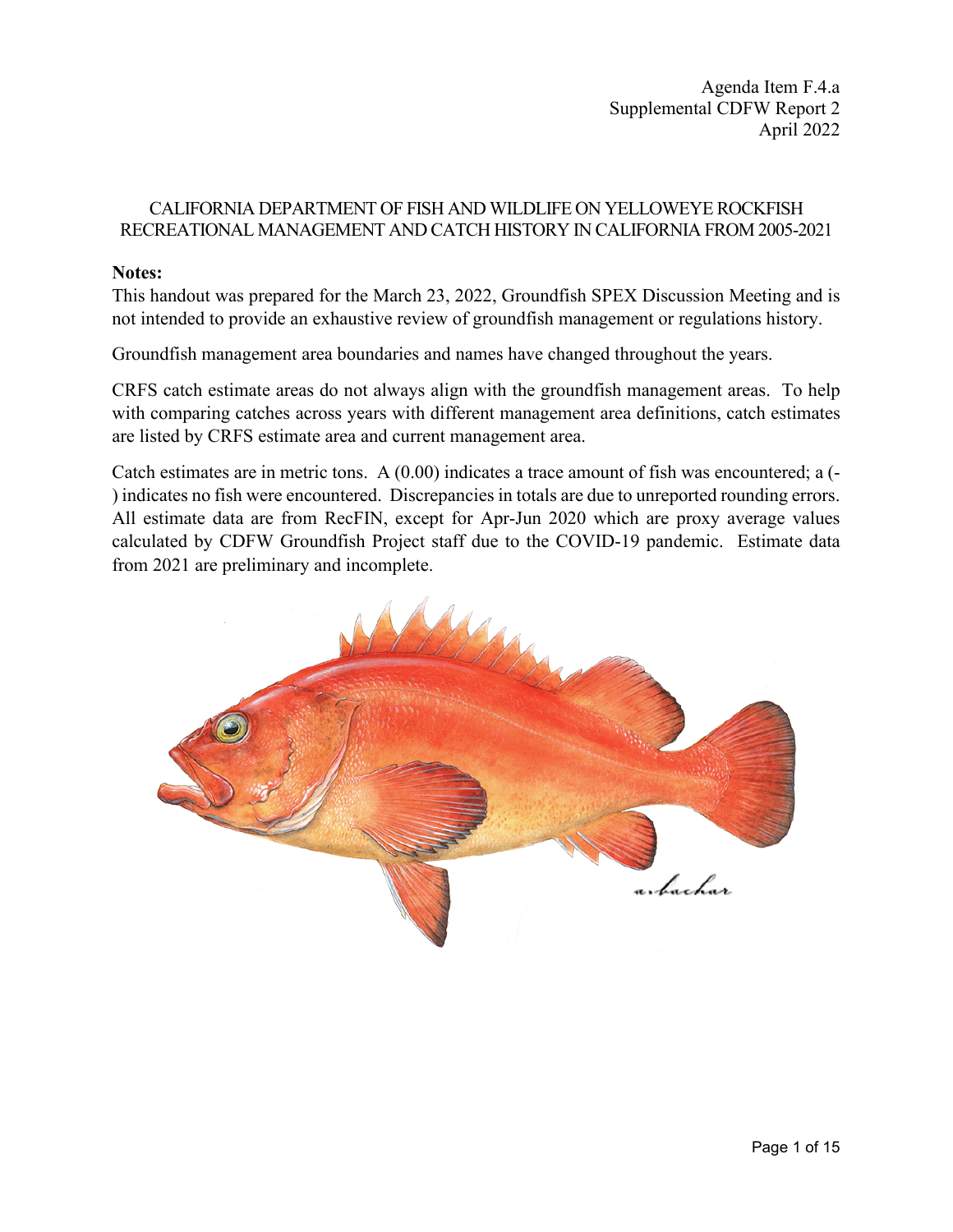# Yelloweye Rockfish - Seasons and Depths

# **2021**

*Season Structure*

### **Table 1. Recreational groundfish season dates and depth restrictions by management area for 2021.**

| Management<br>Area   | Jan | Feb    | Mar    | Apr                                               | May | Jun | Jul | Aug | <b>Sep</b>                  | Oct | <b>Nov</b> | Dec |  |  |
|----------------------|-----|--------|--------|---------------------------------------------------|-----|-----|-----|-----|-----------------------------|-----|------------|-----|--|--|
| <b>Northern</b>      |     |        | Closed | May $1 - \text{Oct } 31, \leq 30$ fm<br>All Depth |     |     |     |     |                             |     |            |     |  |  |
| Mendocino            |     |        | Closed | All Depth<br>May $1 - \text{Oct } 31, \leq 30$ fm |     |     |     |     |                             |     |            |     |  |  |
| <b>San Francisco</b> |     | Closed |        |                                                   |     |     |     |     | Apr $1 - Dec 31, \le 50$ fm |     |            |     |  |  |
| Central              |     | Closed |        | Apr $1 - Dec 31, \le 50$ fm                       |     |     |     |     |                             |     |            |     |  |  |
| Southern             |     | Closed |        | Mar $1 - Dec 31, \le 100$ fm                      |     |     |     |     |                             |     |            |     |  |  |

## *Catch Estimates*

## **Table 2. Yelloweye rockfish catch estimates by estimate and management area and month for 2021.**

| <b>Estimate Area</b>     | <b>Current Management</b><br>Area |  |  |  |                |                                                                                                           |                                                     |  |              |  |                |     |                             | Jan   Feb   Mar   Apr   May   Jun   Jul   Aug   Sep   Oct   Nov   Dec   Total |
|--------------------------|-----------------------------------|--|--|--|----------------|-----------------------------------------------------------------------------------------------------------|-----------------------------------------------------|--|--------------|--|----------------|-----|-----------------------------|-------------------------------------------------------------------------------|
| Northern                 | Northern                          |  |  |  | $\blacksquare$ | $0.00 \,   \, 0.00 \,   \, 0.11 \,   \, 0.26 \,   \, 0.08 \,   \, 0.05 \,   \, 0.07 \,   \, 0.00 \,   \,$ |                                                     |  |              |  |                |     |                             | 0.57                                                                          |
| Mendocino                | Mendocino                         |  |  |  | ۰              |                                                                                                           | $0.03 \mid 0.12 \mid 0.09 \mid 0.22 \mid 0.07 \mid$ |  |              |  | $\blacksquare$ |     | $0.16 \,   \, 0.18 \,   \,$ | 0.87                                                                          |
| San Francisco            | San Francisco                     |  |  |  | $-0.05$        | $0.07 0.03 0.17 0.06 0.08 0.21 0.35 0.07$                                                                 |                                                     |  |              |  |                |     |                             | 1.08                                                                          |
| Central                  | Central                           |  |  |  | $-10.09$       | $0.07 \,   \, 0.03 \,   \, 0.07 \,   \, 0.30 \,   \, 0.59 \,   \, 0.12 \,   \, 0.12 \,   \, 0.03 \,   \,$ |                                                     |  |              |  |                |     |                             | 1.41                                                                          |
| Southern                 | Southern                          |  |  |  |                |                                                                                                           |                                                     |  | $-0.02$ 0.04 |  |                |     |                             | 0.06                                                                          |
| <b>Total Estimate</b>    |                                   |  |  |  |                |                                                                                                           |                                                     |  |              |  |                |     | 3.99                        |                                                                               |
| <b>Harvest Guideline</b> |                                   |  |  |  |                |                                                                                                           |                                                     |  |              |  |                | 8.9 |                             |                                                                               |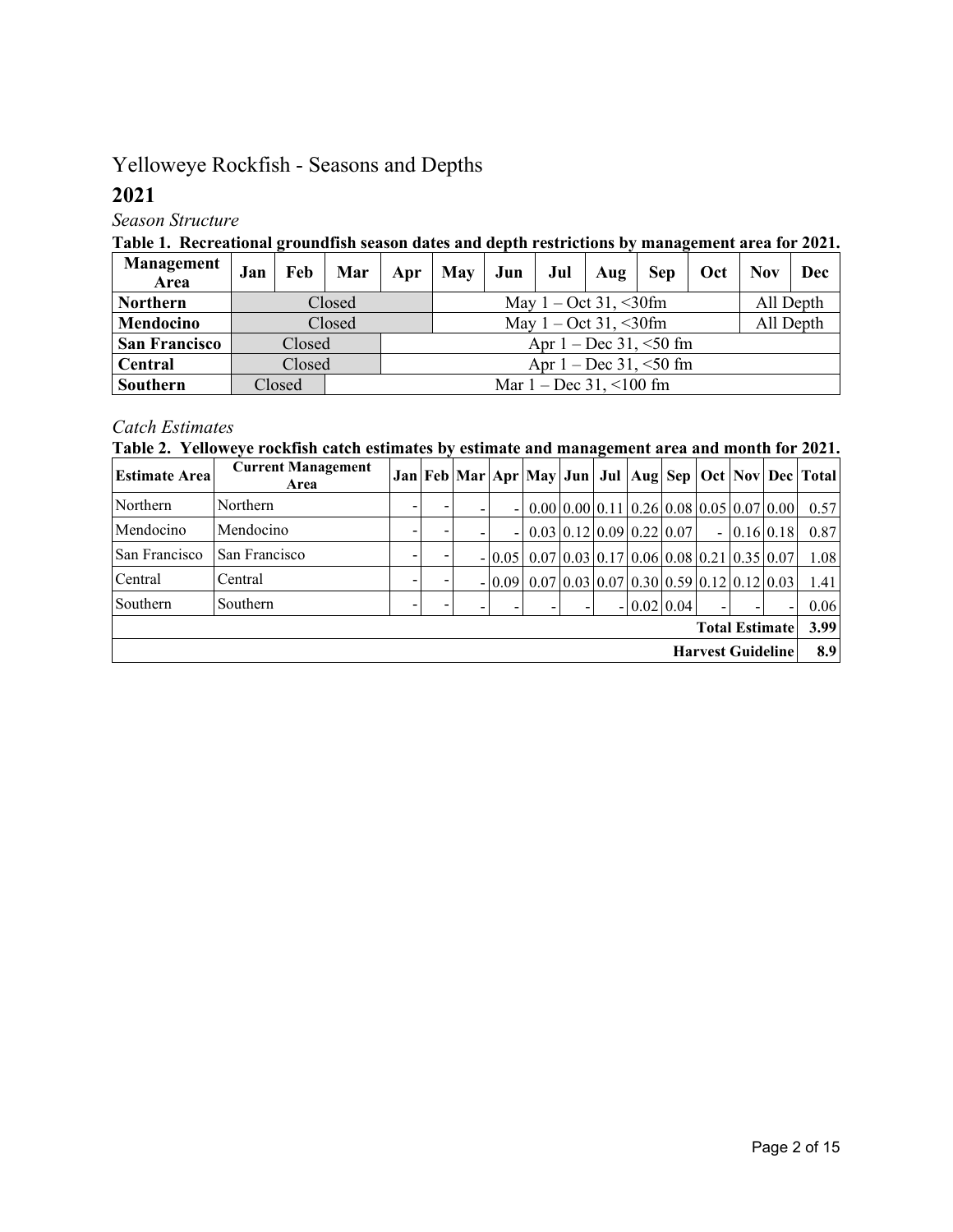*Season Structure*

|  |  | Table 3. Recreational groundfish season dates and depth restrictions by management area for 2020. |
|--|--|---------------------------------------------------------------------------------------------------|
|  |  |                                                                                                   |

| Management<br>Area   | Jan |        | Feb   Mar |                                                   | Apr May | Jun | Jul Aug |  |                             | Sep   Oct | <b>Nov</b> | Dec |  |  |
|----------------------|-----|--------|-----------|---------------------------------------------------|---------|-----|---------|--|-----------------------------|-----------|------------|-----|--|--|
| <b>Northern</b>      |     |        | Closed    | May $1 - Oct 31, \leq 30$ fm<br>All Depth         |         |     |         |  |                             |           |            |     |  |  |
| Mendocino            |     |        | Closed    | All Depth<br>May $1 - \text{Oct } 31, \leq 20$ fm |         |     |         |  |                             |           |            |     |  |  |
| <b>San Francisco</b> |     | Closed |           |                                                   |         |     |         |  | Apr $1 - Dec 31, \le 40$ fm |           |            |     |  |  |
| Central              |     | Closed |           | Apr $1 - Dec 31, \le 50$ fm                       |         |     |         |  |                             |           |            |     |  |  |
| Southern             |     | Closed |           | Mar $1 - Dec 31, \le 75$ fm                       |         |     |         |  |                             |           |            |     |  |  |

#### *Catch Estimates*

**Table 4. Yelloweye rockfish catch estimates by estimate and management area and month for 2020. Due to the COVID-19 pandemic, CRFS catch estimates are not available for April-June. Proxy catch values (***in italics)* **were calculated using the average monthly catch from 2017-2019 and reducing those values to approximate expected reductions to fishing effort during those months**

| <b>Current Management</b><br>Area |  |  |                |                          |  |  |  |  |                         |  |  |                          |                                                                                                                                                                                                                                                                                                                                                                                                                       |
|-----------------------------------|--|--|----------------|--------------------------|--|--|--|--|-------------------------|--|--|--------------------------|-----------------------------------------------------------------------------------------------------------------------------------------------------------------------------------------------------------------------------------------------------------------------------------------------------------------------------------------------------------------------------------------------------------------------|
| Northern                          |  |  |                | $\overline{\phantom{a}}$ |  |  |  |  |                         |  |  | $\blacksquare$           | 0.40                                                                                                                                                                                                                                                                                                                                                                                                                  |
| Mendocino                         |  |  |                | $\overline{\phantom{a}}$ |  |  |  |  |                         |  |  |                          |                                                                                                                                                                                                                                                                                                                                                                                                                       |
| San Francisco                     |  |  | $\blacksquare$ |                          |  |  |  |  |                         |  |  |                          |                                                                                                                                                                                                                                                                                                                                                                                                                       |
| Central                           |  |  |                |                          |  |  |  |  |                         |  |  |                          |                                                                                                                                                                                                                                                                                                                                                                                                                       |
| Southern                          |  |  |                |                          |  |  |  |  |                         |  |  | $\overline{\phantom{0}}$ | 0.05                                                                                                                                                                                                                                                                                                                                                                                                                  |
|                                   |  |  |                |                          |  |  |  |  |                         |  |  |                          | 2.6                                                                                                                                                                                                                                                                                                                                                                                                                   |
| Harvest Limit 9.4                 |  |  |                |                          |  |  |  |  |                         |  |  |                          |                                                                                                                                                                                                                                                                                                                                                                                                                       |
|                                   |  |  |                |                          |  |  |  |  | [0.01] 0.02] 0.02] 0.00 |  |  |                          | $Jan$ Feb Mar $Apr$ <i>May</i> $Jun$ Jul Aug Sep Oct Nov Dec Total<br>$0.07 \mid 0.10 \mid 0.14 \mid 0.05 \mid 0.03 \mid 0.00 \mid 0.00 \mid$<br>$0.03 \mid 0.04 \mid 0.07 \mid 0.01 \mid 0.00 \mid 0.00 \mid 0.00 \mid 0.00 \mid 0.15$<br>$[0.01]$ $[0.05]$ $[0.08]$ $[0.09]$ $[0.09]$ $[0.09]$ $[0.18]$ $[0.05]$ $[0.71]$<br>$[0.03] 0.06] 0.13] 0.11] 0.17] 0.19] 0.38] 0.01] 0.19] 1.29$<br><b>Total Estimate</b> |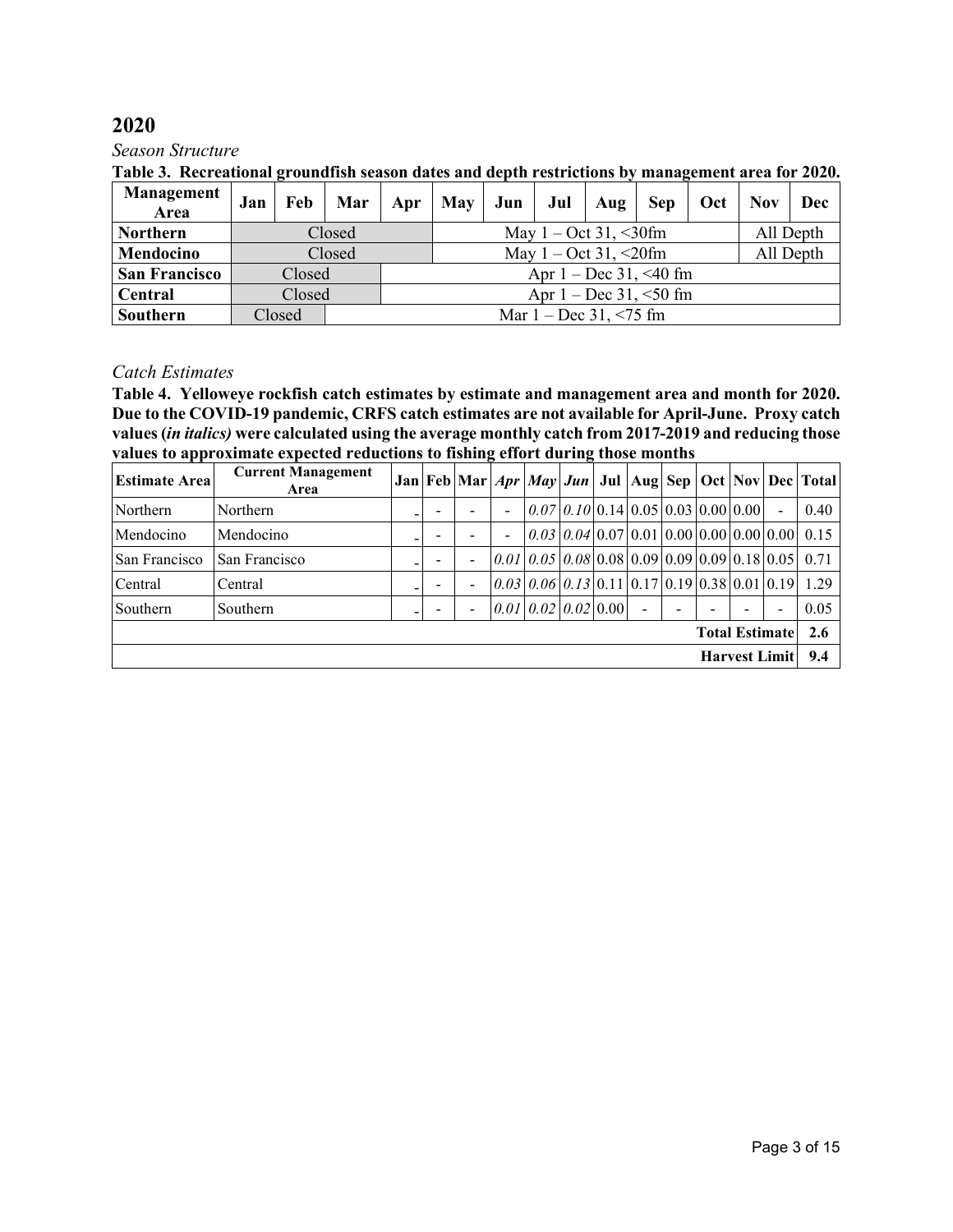#### *Season Structure*

### **Table 5. Recreational groundfish season dates and depth restrictions by management area for 2019.**

| <b>Management</b><br>Area | Jan | Feb    | Mar    |                                                   | Apr   May | $ $ Jun $ $ | Jul Aug |  |                             | Sep   Oct | <b>Nov</b> | Dec |  |  |
|---------------------------|-----|--------|--------|---------------------------------------------------|-----------|-------------|---------|--|-----------------------------|-----------|------------|-----|--|--|
| <b>Northern</b>           |     |        | Closed | May $1 - \text{Oct } 31, \leq 30$ fm<br>All Depth |           |             |         |  |                             |           |            |     |  |  |
| Mendocino                 |     |        | Closed | All Depth<br>May $1 - \text{Oct } 31, \leq 20$ fm |           |             |         |  |                             |           |            |     |  |  |
| <b>San Francisco</b>      |     | Closed |        |                                                   |           |             |         |  | Apr $1 - Dec 31, \le 40$ fm |           |            |     |  |  |
| Central                   |     | Closed |        | Apr $1 - Dec 31, \le 50$ fm                       |           |             |         |  |                             |           |            |     |  |  |
| Southern                  |     | Closed |        | Mar $1 - Dec 31, \le 75$ fm                       |           |             |         |  |                             |           |            |     |  |  |

## *Catch Estimates*

## **Table 6. Yelloweye rockfish catch estimates by estimate and management area and month for 2019.**

| <b>Estimate Area</b> | <b>Current Management</b><br>Area |   |                          |  |                |                                                                |  |  |  |  |  |                       | Jan   Feb   Mar   Apr   May   Jun   Jul   Aug   Sep   Oct   Nov   Dec   Total          |
|----------------------|-----------------------------------|---|--------------------------|--|----------------|----------------------------------------------------------------|--|--|--|--|--|-----------------------|----------------------------------------------------------------------------------------|
| Northern             | Northern                          | - |                          |  | $\blacksquare$ |                                                                |  |  |  |  |  |                       | $0.08 \mid 0.24 \mid 0.71 \mid 0.69 \mid 0.14 \mid 0.05 \mid 0.05 \mid 0.01 \mid 1.96$ |
| Mendocino            | Mendocino                         | - |                          |  | $\blacksquare$ |                                                                |  |  |  |  |  |                       | $0.07 \mid 0.13 \mid 0.02 \mid 0.10 \mid 0.01 \mid 0.08 \mid 0.17 \mid 0.06 \mid 0.64$ |
| San Francisco        | San Francisco                     | - |                          |  |                |                                                                |  |  |  |  |  |                       | $[0.03]$ 0.16 $[0.21]$ 0.41 $[0.39]$ 0.03 $[0.04]$ 0.35 $[0.07]$ 1.70                  |
| Central              | Central                           | - |                          |  |                |                                                                |  |  |  |  |  |                       | $[0.39]$ 0.18 $[0.12]$ 0.06 $[0.09]$ 0.08 $[0.32]$ 0.33 $[0.20]$ 1.78                  |
| Southern             | Southern                          | - | $\overline{\phantom{a}}$ |  |                | $\vert 0.01 \vert 0.03 \vert 0.02 \vert 0.00 \vert 0.01 \vert$ |  |  |  |  |  | ۰                     | 0.08                                                                                   |
|                      |                                   |   |                          |  |                |                                                                |  |  |  |  |  | <b>Total Estimate</b> | 6.16                                                                                   |
| Harvest Limit   9.1  |                                   |   |                          |  |                |                                                                |  |  |  |  |  |                       |                                                                                        |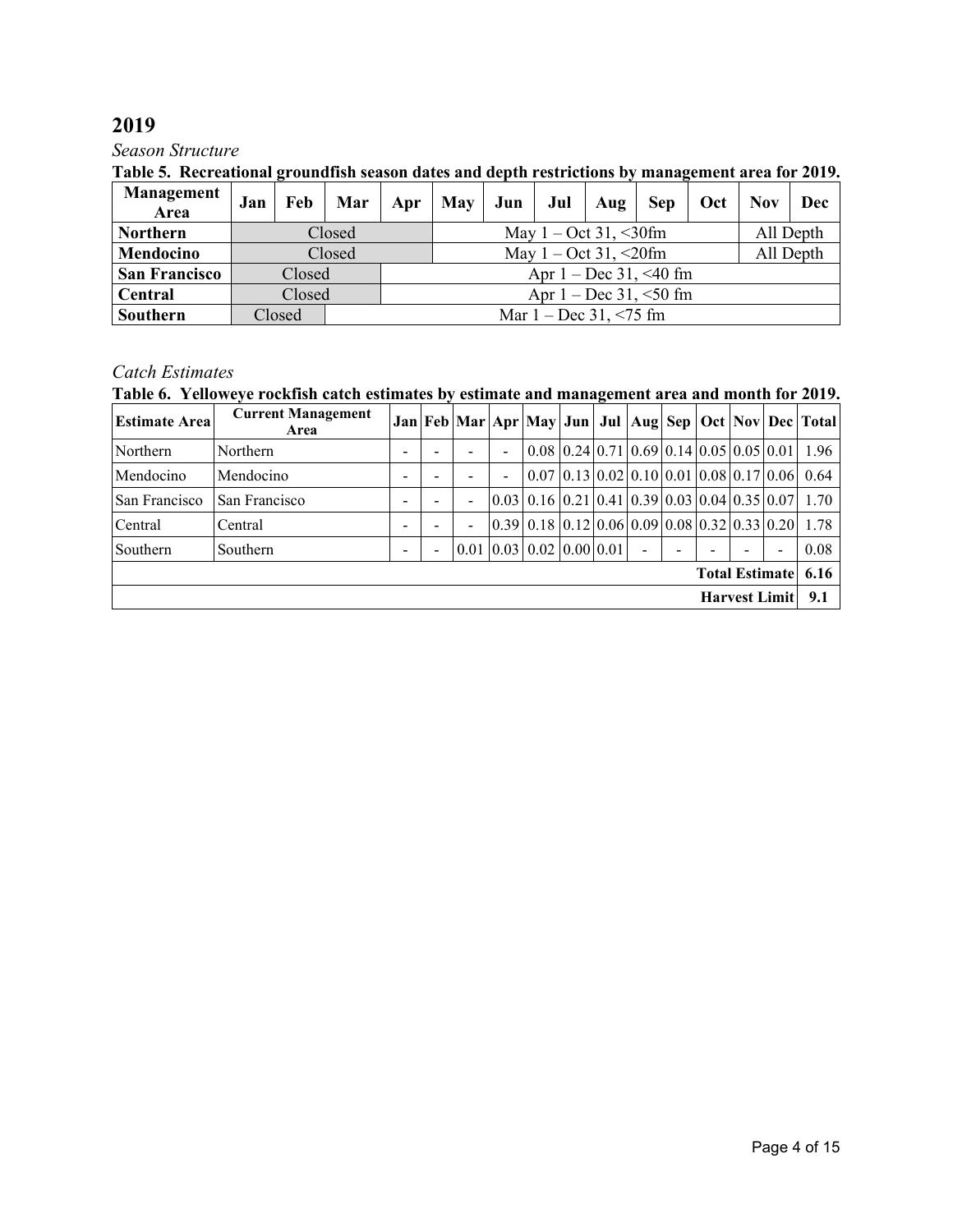#### *Season Structure*

**Table 7. Recreational groundfish season dates and depth restrictions by management area for 2018. Inseason changes are denoted by** *italics* **and were made in response to high yelloweye rockfish catches.** 

| <b>Management</b><br>Area | Jan | Feb    | <b>Mar</b>                  | Apr                                                      | <b>May</b>                     | Jun | Jul                           | $\vert$ Aug | <b>Sep</b>              | Oct | <b>Nov</b> | Dec |  |  |  |
|---------------------------|-----|--------|-----------------------------|----------------------------------------------------------|--------------------------------|-----|-------------------------------|-------------|-------------------------|-----|------------|-----|--|--|--|
| Northern                  |     |        | Closed                      |                                                          |                                |     | May $1 - Aug\ 24, \leq 30$ fm |             | Aug 25 – Dec 31, <20 fm |     |            |     |  |  |  |
| Mendocino                 |     |        | Closed                      |                                                          |                                |     | May $1 - Aug\ 24, \leq 20$ fm |             | Aug 25 – Dec 31, <20 fm |     |            |     |  |  |  |
| San Francisco             |     | Closed |                             |                                                          | Apr $15 - Aug\ 24, \leq 40$ fm |     |                               |             | Aug 25 – Dec 31, <30 fm |     |            |     |  |  |  |
| Central                   |     | Closed |                             | Apr $1 - Aug\ 24, \leq 50$ fm<br>Aug 25 – Dec 31, <40 fm |                                |     |                               |             |                         |     |            |     |  |  |  |
| Southern                  |     | Closed | Mar $1 - Dec 31, \le 60$ fm |                                                          |                                |     |                               |             |                         |     |            |     |  |  |  |

## *Catch Estimates*

|  |  |  |  | Table 8. Yelloweye rockfish catch estimates by estimate and management area and month for 2018. |  |  |  |  |
|--|--|--|--|-------------------------------------------------------------------------------------------------|--|--|--|--|
|--|--|--|--|-------------------------------------------------------------------------------------------------|--|--|--|--|

| <b>Estimate Area</b>     | <b>Current Management</b><br>Area |   |                          |      |                          |                                                                              |                |  |                                          |  |  |                |                       | Jan   Feb   Mar   Apr   May   Jun   Jul   Aug   Sep   Oct   Nov   Dec   Total          |
|--------------------------|-----------------------------------|---|--------------------------|------|--------------------------|------------------------------------------------------------------------------|----------------|--|------------------------------------------|--|--|----------------|-----------------------|----------------------------------------------------------------------------------------|
| Northern                 | Northern                          |   |                          |      | $\overline{\phantom{a}}$ |                                                                              |                |  |                                          |  |  |                |                       | $0.28 \mid 0.10 \mid 0.48 \mid 0.67 \mid 0.18 \mid 0.06 \mid 0.02 \mid 0.03 \mid 1.82$ |
| Mendocino                | Mendocino                         | - |                          |      | $\blacksquare$           | $0.06 \mid 0.04 \mid 0.14 \mid 0.09 \mid 0.18 \mid 0.01 \mid 0.08 \mid 0.01$ |                |  |                                          |  |  |                |                       | 0.62                                                                                   |
| San Francisco            | San Francisco                     | - |                          |      |                          | $0.04 \,   \, 0.15 \,   \,$                                                  | $\sim$         |  | $[0.32 \, 0.59 \, 0.02 \, 0.02 \, 0.05]$ |  |  |                |                       | 1.20                                                                                   |
| Central                  | Central                           | - |                          |      |                          | $[0.06]$ 0.18 $[0.23]$ 0.15 $[0.14]$ 0.04 $[0.05]$ 0.06 $[0.04]$ 0.95        |                |  |                                          |  |  |                |                       |                                                                                        |
| Southern                 | Southern                          |   | $\overline{\phantom{a}}$ | 0.02 | $\overline{\phantom{a}}$ | 0.04                                                                         | $\blacksquare$ |  | $[0.29 \, 0.01 \, 0.05 \, 0.00]$         |  |  | $\blacksquare$ | -                     | 0.41                                                                                   |
|                          |                                   |   |                          |      |                          |                                                                              |                |  |                                          |  |  |                | <b>Total Estimate</b> | 5.0                                                                                    |
| <b>Harvest Guideline</b> |                                   |   |                          |      |                          |                                                                              |                |  |                                          |  |  | 3.9            |                       |                                                                                        |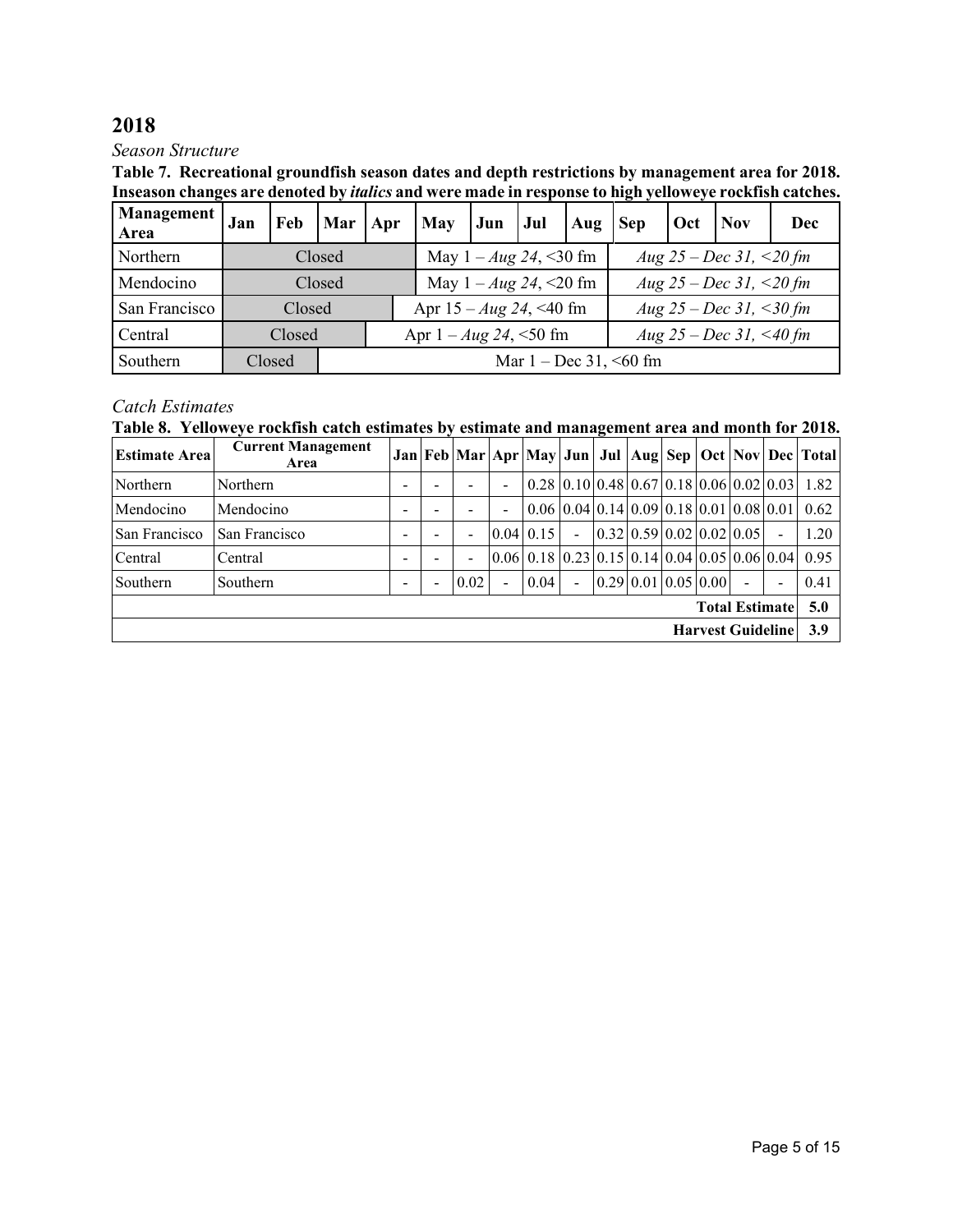*Season Structure*

**Table 9. Recreational groundfish season dates and depth restrictions by management area for 2017. Inseason changes are denoted by** *italics* **and were made in response to high catches of yelloweye rockfish.** 

| Management<br>Area | Jan | Feb    | Mar | Ap                                                  | May Jun |  | Jul | Aug                         | <b>Sep</b>                              |  | Oct | <b>Nov</b>               | Dec |  |  |  |
|--------------------|-----|--------|-----|-----------------------------------------------------|---------|--|-----|-----------------------------|-----------------------------------------|--|-----|--------------------------|-----|--|--|--|
| Northern           |     | Closed |     |                                                     |         |  |     |                             | May $1 - Oct \, 15, \, 30 \, \text{fm}$ |  |     | Oct 16-Dec 31, $<$ 20 fm |     |  |  |  |
| Mendocino          |     | Closed |     |                                                     |         |  |     |                             | May $1 - Oct \, 15, \, 20 \, \text{fm}$ |  |     | Oct 16-Dec 31, <20 fm    |     |  |  |  |
| San Francisco      |     | Closed |     |                                                     |         |  |     | April $15 - Oct$ 15, <40 fm |                                         |  |     | Oct 16-Dec 31, <30 fm    |     |  |  |  |
| Central            |     | Closed |     | Oct 16-Dec 31, <40 fm<br>April $1 - Oct$ 15, <50 fm |         |  |     |                             |                                         |  |     |                          |     |  |  |  |
| Southern           |     | Closed |     | Mar $1 - Dec 31, \le 60$ fm                         |         |  |     |                             |                                         |  |     |                          |     |  |  |  |

## *Catch Estimates*

**Table 10. Yelloweye rockfish catch estimates by estimate and management area and month for 2017.**

| <b>Estimate Area</b>     | <b>Current Management</b><br>Area |                          |  |                |                |                                                                                 |  |  |                |      |                       |        |                          | Jan   Feb   Mar   Apr   May   Jun   Jul   Aug   Sep   Oct   Nov   Dec   Total          |
|--------------------------|-----------------------------------|--------------------------|--|----------------|----------------|---------------------------------------------------------------------------------|--|--|----------------|------|-----------------------|--------|--------------------------|----------------------------------------------------------------------------------------|
| Northern                 | Northern                          | $\overline{\phantom{0}}$ |  |                | $\overline{a}$ | $0.05 \,   \, 0.12 \,   \, 0.22 \,   \, 0.58 \,   \, 0.39 \,   \, 0.07 \,   \,$ |  |  |                |      |                       | $\sim$ | 0.03                     | 1.47                                                                                   |
| Mendocino                | Mendocino                         |                          |  |                |                |                                                                                 |  |  |                |      |                       |        |                          | $0.05 \mid 0.03 \mid 0.12 \mid 0.25 \mid 0.10 \mid 0.06 \mid 0.03 \mid 0.10 \mid 0.72$ |
| San Francisco            | San Francisco                     | -                        |  | $\blacksquare$ |                | $[0.00] 0.06] 0.10] 0.12] 0.23] 0.19] 0.16] 0.06] 0.25$                         |  |  |                |      |                       |        |                          | 1.17                                                                                   |
| Central                  | Central                           | -                        |  |                |                | $[0.05]$ 0.12 $[0.18]$ 0.32 $[0.05]$ 0.15 $[0.05]$ 0.02 $[0.02]$                |  |  |                |      |                       |        |                          | 0.95                                                                                   |
| Southern                 | Southern                          | -                        |  | 0.04           | $\overline{a}$ | $0.03 \mid 0.08 \mid 0.01 \mid$                                                 |  |  | $\blacksquare$ | 0.01 | $\blacksquare$        |        | $\overline{\phantom{a}}$ | 0.17                                                                                   |
|                          |                                   |                          |  |                |                |                                                                                 |  |  |                |      | <b>Total Estimate</b> |        |                          | 4.48                                                                                   |
| <b>Harvest Guideline</b> |                                   |                          |  |                |                |                                                                                 |  |  |                |      |                       | 3.9    |                          |                                                                                        |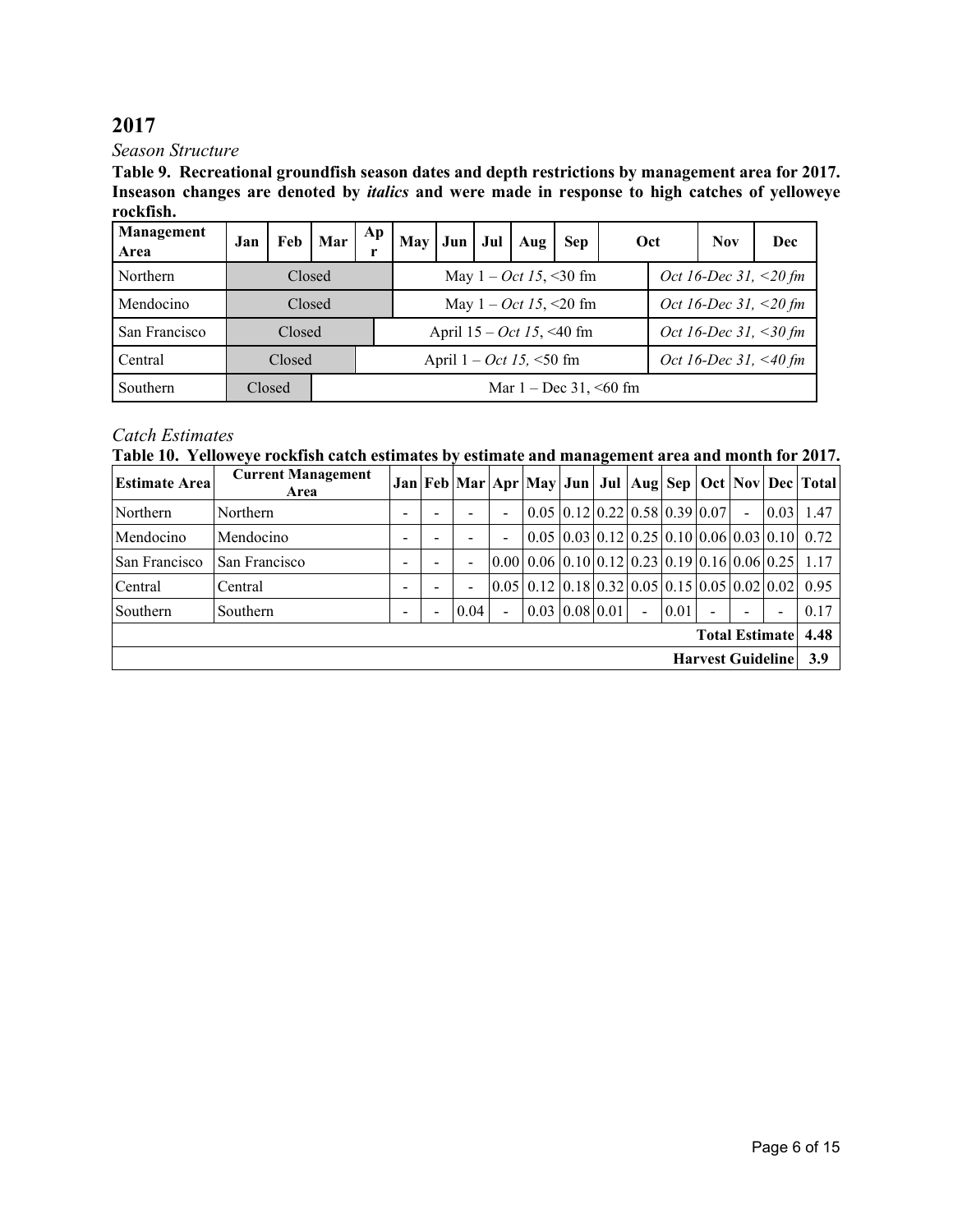# **2015-2016**

### *Season Structure*

| Table 11. Recreational groundfish season dates and depth restrictions by management area for 2015 |
|---------------------------------------------------------------------------------------------------|
| and 2016. No inseason actions occurred during this time.                                          |

| <b>Management Area</b> | Jan | Feb    | Mar   Apr |                         | May | Jun | Jul | Aug                      | <b>Sep</b> | Oct | Nov    | Dec |  |  |  |
|------------------------|-----|--------|-----------|-------------------------|-----|-----|-----|--------------------------|------------|-----|--------|-----|--|--|--|
| Northern               |     |        | Closed    |                         |     |     |     | May 15-Oct 31, $<20$ fm  |            |     | Closed |     |  |  |  |
| Mendocino              |     |        | Closed    |                         |     |     |     | May 15-Oct 31, $<20$ fm  |            |     | Closed |     |  |  |  |
| San Francisco          |     | Closed |           |                         |     |     |     | Apr 15-Dec $31, < 30$ fm |            |     |        |     |  |  |  |
| Central                |     | Closed |           |                         |     |     |     | Apr 1-Dec $31, < 40$ fm  |            |     |        |     |  |  |  |
| Southern               |     | Closed |           | Mar 1-Dec $31, < 60$ fm |     |     |     |                          |            |     |        |     |  |  |  |

### *Catch Estimates*

## **Table 12. Yelloweye rockfish catch estimates by estimate and management area and month for 2016.**

| <b>Estimate Area</b>  | <b>Current Management</b><br>Area |  |  |          |          |  |                                                                                 |  |          |  |  |   |                          | Jan   Feb   Mar   Apr   May   Jun   Jul   Aug   Sep   Oct   Nov   Dec   Total |
|-----------------------|-----------------------------------|--|--|----------|----------|--|---------------------------------------------------------------------------------|--|----------|--|--|---|--------------------------|-------------------------------------------------------------------------------|
| Northern              | Northern                          |  |  |          | $\sim$   |  | $0.02 \mid 0.04 \mid 0.01 \mid 0.07 \mid 0.08 \mid 0.00 \mid$                   |  |          |  |  |   | -                        | 0.23                                                                          |
| Mendocino             | Mendocino                         |  |  |          | $\sim$   |  | $0.01 \,   \, 0.08 \,   \, 0.05 \,   \, 0.02 \,   \, 0.07 \,   \, 0.04 \,   \,$ |  |          |  |  |   | ۰                        | 0.27                                                                          |
| San Francisco         | San Francisco                     |  |  |          | $-10.01$ |  | $0.05 \mid 0.07 \mid 0.04 \mid 0.10 \mid 0.03 \mid 0.02 \mid 0.02 \mid 0.00$    |  |          |  |  |   |                          | 0.37                                                                          |
| Central               | Central                           |  |  |          | $-10.00$ |  | $0.07 \,   \, 0.06 \,   \, 0.03 \,   \, 0.03 \,   \, 0.04 \,   \, 0.01$         |  |          |  |  |   | $-10.00$                 | 0.26                                                                          |
| Southern              | Southern                          |  |  | $-10.01$ |          |  |                                                                                 |  | $-10.03$ |  |  | - | 0.1                      | 0.14                                                                          |
| <b>Total Estimate</b> |                                   |  |  |          |          |  |                                                                                 |  |          |  |  |   |                          | 1.27                                                                          |
|                       |                                   |  |  |          |          |  |                                                                                 |  |          |  |  |   | <b>Harvest Guideline</b> | 3.4                                                                           |

## **Table 13. Yelloweye rockfish catch estimates by estimate and management area and month for 2015.**

| <b>Estimate Area</b>  | <b>Current Management</b><br>Area |  |  |             |                |                                                                           |                                                     |  |                                   |  |                          |                          |                          | Jan   Feb   Mar   Apr   May   Jun   Jul   Aug   Sep   Oct   Nov   Dec   Total |
|-----------------------|-----------------------------------|--|--|-------------|----------------|---------------------------------------------------------------------------|-----------------------------------------------------|--|-----------------------------------|--|--------------------------|--------------------------|--------------------------|-------------------------------------------------------------------------------|
| Northern              | Northern                          |  |  |             | $-1$           | $\left[0.04\right]0.04\left[0.20\right]0.23\left[0.07\right]0.04$         |                                                     |  |                                   |  |                          | $\overline{\phantom{0}}$ | $\overline{\phantom{a}}$ | 0.60                                                                          |
| Mendocino             | Mendocino                         |  |  |             | $\overline{a}$ | $\vert 0.03 \vert 0.10 \vert 0.06 \vert 0.21 \vert 0.01 \vert 0.02 \vert$ |                                                     |  |                                   |  |                          |                          |                          | 0.44                                                                          |
| San Francisco         | San Francisco                     |  |  |             | Ξ.             | 0.01                                                                      |                                                     |  | $-0.05[0.11[0.09]0.02[0.01]0.00]$ |  |                          |                          |                          | 0.28                                                                          |
| Central               | Central                           |  |  |             | $-10.02$       |                                                                           | $0.02 \mid 0.03 \mid 0.09 \mid 0.08 \mid 0.03 \mid$ |  |                                   |  |                          | $-10.05$                 |                          | 0.32                                                                          |
| Southern              | Southern                          |  |  | 0.01   0.02 |                |                                                                           |                                                     |  |                                   |  |                          |                          | $\overline{\phantom{a}}$ | 0.03                                                                          |
| <b>Total Estimate</b> |                                   |  |  |             |                |                                                                           |                                                     |  |                                   |  |                          |                          |                          | 1.67                                                                          |
|                       |                                   |  |  |             |                |                                                                           |                                                     |  |                                   |  | <b>Harvest Guideline</b> |                          |                          | 3.4                                                                           |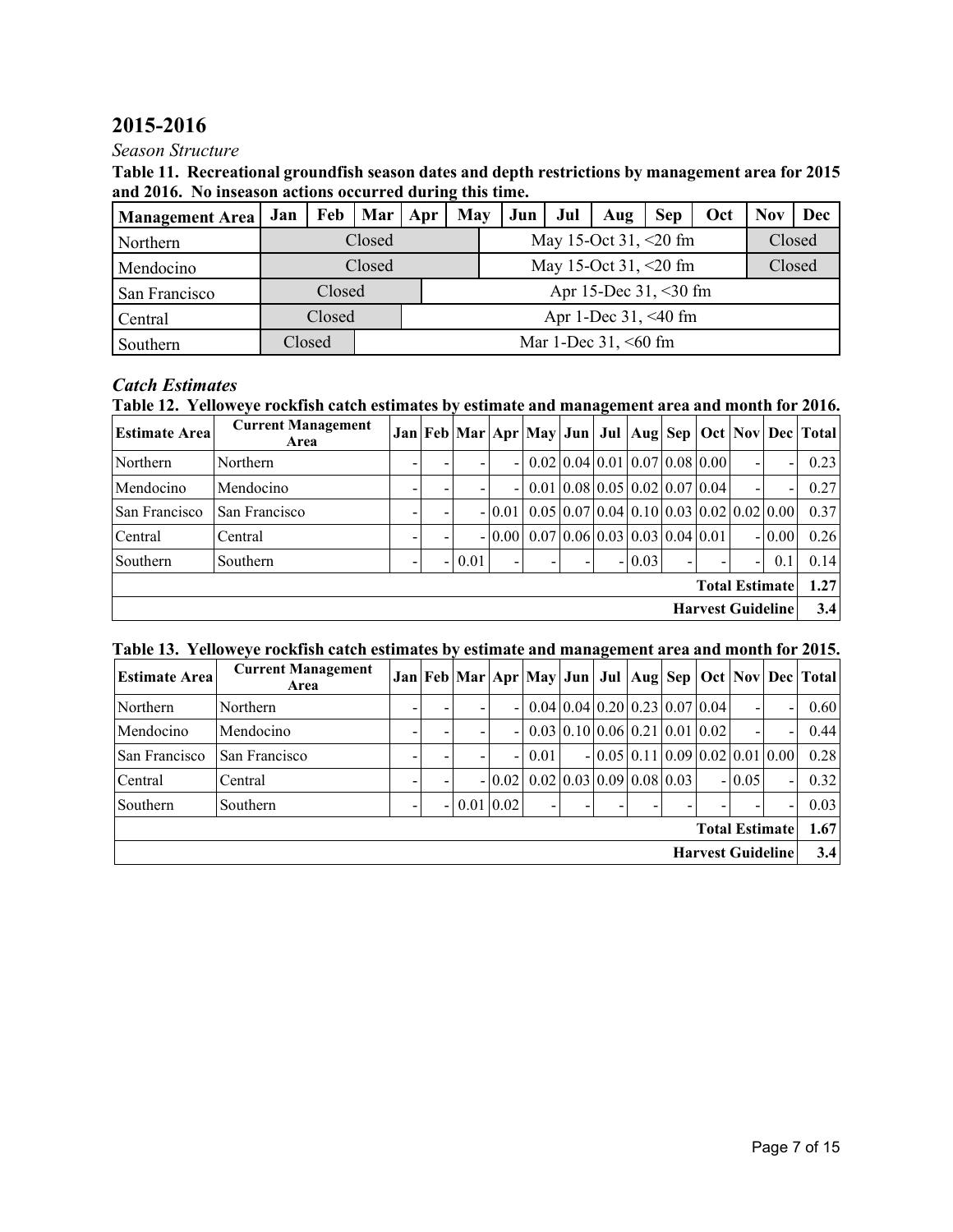# **2013-2014**

#### *Season Structure*

#### **Table 14. Recreational groundfish season dates and depth restrictions by management area for 2013 and 2014. No inseason actions occurred during this time.**

| <b>Management Area</b> | Jan | Feb    | Mar    | Apr | May | Jun | Jul | Aug                         | <b>Sep</b>              | Oct | <b>Nov</b> | Dec    |
|------------------------|-----|--------|--------|-----|-----|-----|-----|-----------------------------|-------------------------|-----|------------|--------|
| Northern               |     |        | Closed |     |     |     |     | May 15-Oct 31, $\leq$ 20 fm |                         |     |            | Closed |
| Mendocino              |     |        | Closed |     |     |     |     | May 15-Sep $1,^{1}$ < 20 fm |                         |     | Closed     |        |
| San Francisco          |     |        | Closed |     |     |     |     |                             | Jun 1-Dec $31, < 30$ fm |     |            |        |
| Central                |     |        | Closed |     |     |     |     |                             | May 1-Dec $31, < 40$ fm |     |            |        |
| Southern               |     | Closed |        |     |     |     |     | Mar 1-Dec $31, <50$ fm      |                         |     |            |        |

<sup>1</sup> The fishery closed on September 1 in 2013 and September 2 in 2014 in the Mendocino Management Area.

### *Catch Estimates*

## **Table 15. Yelloweye rockfish catch estimates by estimate and management area and month for 2014.**

| <b>Estimate Area</b> | <b>Current Management</b><br>Area |  |                |                                                                           |  |                          |  |                          |                          | Jan   Feb   Mar   Apr   May   Jun   Jul   Aug   Sep   Oct   Nov   Dec   Total |
|----------------------|-----------------------------------|--|----------------|---------------------------------------------------------------------------|--|--------------------------|--|--------------------------|--------------------------|-------------------------------------------------------------------------------|
| Northern             | Northern                          |  | $\overline{a}$ | $\vert 0.02 \vert 0.08 \vert 0.11 \vert 0.10 \vert 0.12 \vert 0.00 \vert$ |  |                          |  |                          | ۰                        | 0.41                                                                          |
| Mendocino            | Mendocino                         |  | $\blacksquare$ | $0.06 \,   \, 0.01 \,   \, 0.11 \,   \, 0.08 \,   \, 0.01 \,   \,$        |  |                          |  |                          | -                        | 0.27                                                                          |
| San Francisco        | San Francisco                     |  |                | -                                                                         |  | $- 0.09 0.02 0.04 0.00 $ |  | $\overline{\phantom{0}}$ | Ξ.                       | 0.15                                                                          |
| Central              | Central                           |  |                |                                                                           |  | $-0.02$ 0.01 0.01 0.02   |  | $-10.04$                 | $\overline{\phantom{0}}$ | 0.10                                                                          |
| Southern             | Southern                          |  |                |                                                                           |  |                          |  |                          | Ξ.                       | 0.00                                                                          |
|                      |                                   |  |                |                                                                           |  |                          |  | <b>Total Estimate</b>    |                          | 0.93                                                                          |
|                      |                                   |  |                |                                                                           |  |                          |  | <b>Harvest Guideline</b> |                          | 3.4                                                                           |

#### **Table 16. Yelloweye rockfish catch estimates by estimate and management area and month for 2013.**

| <b>Estimate Area</b>  | <b>Current Management</b><br>Area |  |  |  |          |  |                                                          |  |  |  |              |                          |  | Jan   Feb   Mar   Apr   May   Jun   Jul   Aug   Sep   Oct   Nov   Dec   Total |
|-----------------------|-----------------------------------|--|--|--|----------|--|----------------------------------------------------------|--|--|--|--------------|--------------------------|--|-------------------------------------------------------------------------------|
| Northern              | Northern                          |  |  |  |          |  | $-0.04$ 0.04 0.17 0.08 0.02                              |  |  |  |              | $\blacksquare$           |  | 0.34                                                                          |
| Mendocino             | Mendocino                         |  |  |  | $-10.01$ |  | $0.06 \mid 0.05 \mid 0.11 \mid 0.05 \mid 0.04 \mid 0.01$ |  |  |  |              | $\overline{\phantom{0}}$ |  | 0.32                                                                          |
| San Francisco         | San Francisco                     |  |  |  |          |  | $-0.02$ 0.01 0.02 0.01 0.01 0.01 0.01                    |  |  |  |              |                          |  | 0.10                                                                          |
| Central               | Central                           |  |  |  | -        |  | 0.00 0.03 0.05 0.02 0.02 0.04 0.01                       |  |  |  |              |                          |  | 0.17                                                                          |
| Southern              | Southern                          |  |  |  | $-10.01$ |  |                                                          |  |  |  | $-0.02$ 0.05 |                          |  | 0.07                                                                          |
| <b>Total Estimate</b> |                                   |  |  |  |          |  |                                                          |  |  |  |              |                          |  | 1.00                                                                          |
|                       |                                   |  |  |  |          |  |                                                          |  |  |  |              | <b>Harvest Guideline</b> |  | 3.4                                                                           |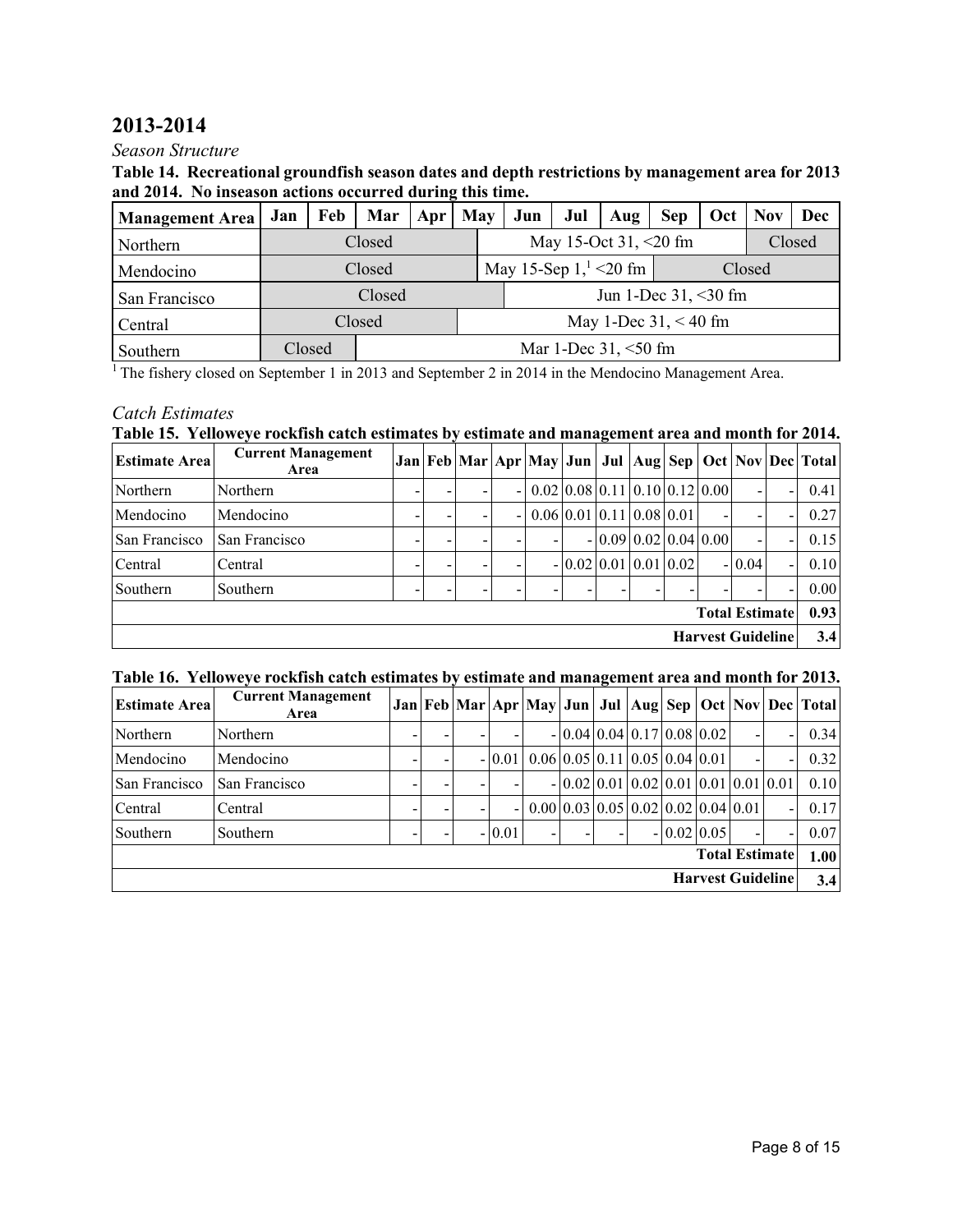#### *Season Structure*

**Table 17. Recreational groundfish season dates and depth restrictions by management area for 2012. Inseason changes in the Southern Management Area are denoted by** *italics* **and were made in response to high cowcod catches.** 

| <b>Management Area</b> | Jan | Feb    | Mar    | Apr | May                                                         | Jun                 | Jul       | Aug | Sep                        | Oct | <b>Nov</b> | Dec    |  |  |  |  |  |
|------------------------|-----|--------|--------|-----|-------------------------------------------------------------|---------------------|-----------|-----|----------------------------|-----|------------|--------|--|--|--|--|--|
| <b>Northern</b>        |     |        | Closed |     |                                                             |                     |           |     | May $15 - Oct 31, < 20 fm$ |     |            | Closed |  |  |  |  |  |
| Mendocino              |     |        | Closed |     |                                                             | May $15 - Aug 15$ , | $<$ 20 fm |     |                            |     | Closed     |        |  |  |  |  |  |
| San Francisco          |     |        | Closed |     | Jun 13 - Dec 31, <30 fm                                     |                     |           |     |                            |     |            |        |  |  |  |  |  |
| Central                |     |        | Closed |     | May 1 - Dec 31, <40 fm                                      |                     |           |     |                            |     |            |        |  |  |  |  |  |
| Southern               |     | Closed |        |     | Nov $1$ - Dec 31,<br>Mar $1 - Oct 31$ , <60 fm<br>$<$ 50 fm |                     |           |     |                            |     |            |        |  |  |  |  |  |

## *Catch Estimates*

## **Table 18. Yelloweye rockfish catch estimates by estimate and management area and month for 2012.**

| <b>Estimate Area</b> | <b>Current Management</b><br>Area |                          |             |                          |                                                                                 |                                   |  |          |                          |                          | Jan   Feb   Mar   Apr   May   Jun   Jul   Aug   Sep   Oct   Nov   Dec   Total |
|----------------------|-----------------------------------|--------------------------|-------------|--------------------------|---------------------------------------------------------------------------------|-----------------------------------|--|----------|--------------------------|--------------------------|-------------------------------------------------------------------------------|
| Northern             | Northern                          |                          |             | $\overline{\phantom{0}}$ | $0.01 \,   \, 0.02 \,   \, 0.02 \,   \, 0.12 \,   \, 0.02 \,   \, 0.10 \,   \,$ |                                   |  |          |                          |                          | 0.28                                                                          |
| Mendocino            | Mendocino                         |                          |             | $\overline{\phantom{0}}$ | 0.07(0.03(0.09(0.09(0.03(0.01                                                   |                                   |  |          |                          |                          | 0.32                                                                          |
| San Francisco        | San Francisco                     |                          |             |                          |                                                                                 | $-0.01[0.07[0.12]0.06[0.00]0.00]$ |  |          |                          |                          | 0.25                                                                          |
| Central              | Central                           |                          |             | $-1$                     | $0.03 \mid 0.02 \mid 0.02 \mid 0.01 \mid 0.07 \mid 0.10 \mid$                   |                                   |  |          |                          | $-10.01$                 | 0.25                                                                          |
| Southern             | Southern                          | $\overline{\phantom{0}}$ | $0.01$ 0.05 |                          |                                                                                 | $-10.0710.02$                     |  | $-10.03$ | $\overline{\phantom{0}}$ | $\overline{\phantom{a}}$ | 0.19                                                                          |
|                      |                                   |                          |             |                          |                                                                                 |                                   |  |          | <b>Total Estimate</b>    |                          | 1.28                                                                          |
|                      |                                   |                          |             |                          |                                                                                 |                                   |  |          | <b>Harvest Guideline</b> |                          | 3.1                                                                           |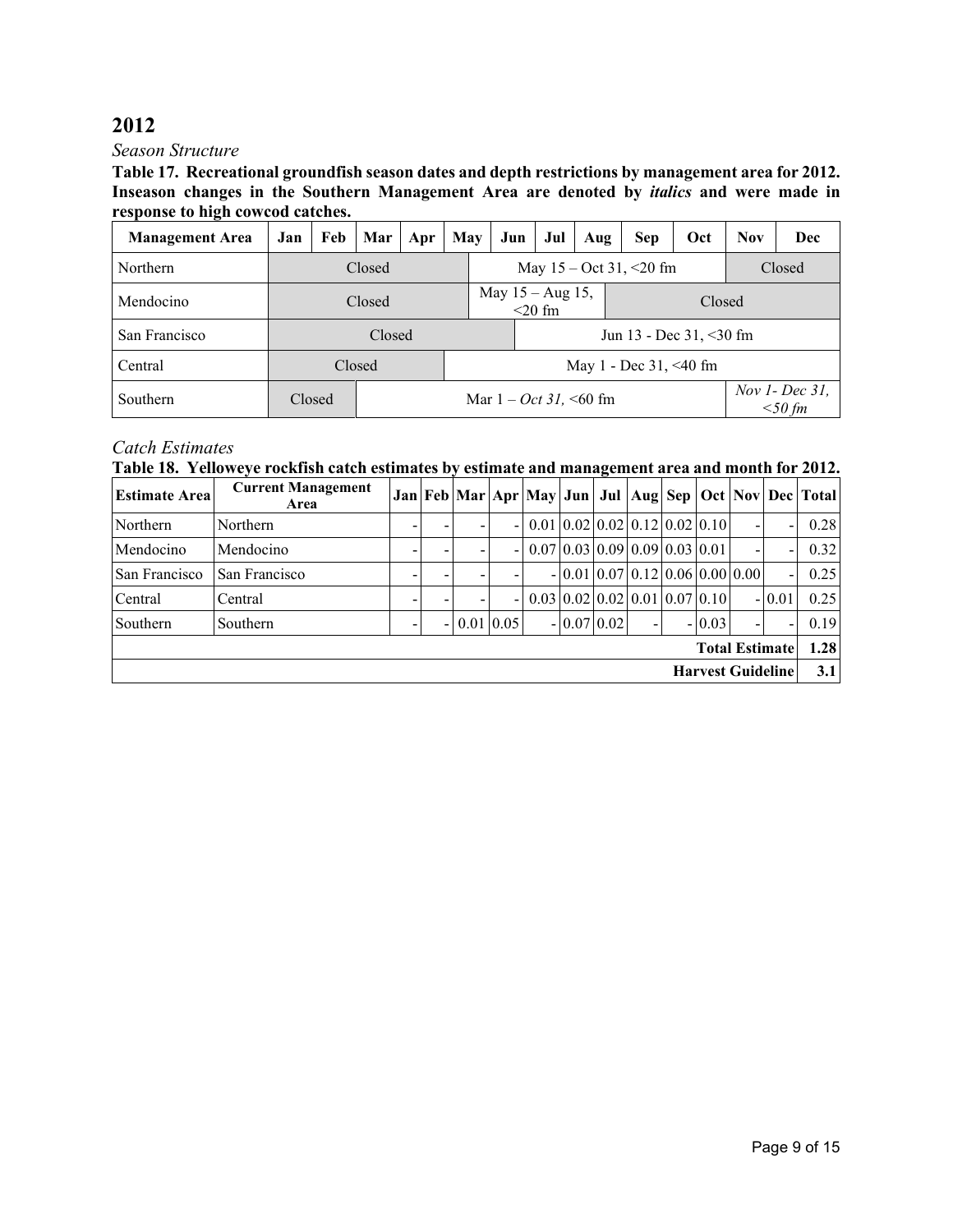#### *Season Structure*

#### **Table 19. Recreational groundfish season dates and depth restrictions by management area for 2011. No inseason actions occurred in 2011**.

| <b>Management Area</b> |        | Jan   Feb   Mar   Apr |                             | May                    |  | Jun | Jul                               | Aug | <b>Sep</b>                 | <b>Oct</b> | <b>Nov</b> | Dec    |  |  |  |  |  |
|------------------------|--------|-----------------------|-----------------------------|------------------------|--|-----|-----------------------------------|-----|----------------------------|------------|------------|--------|--|--|--|--|--|
| Northern               |        | Closed                |                             |                        |  |     |                                   |     | May $15 - Oct 31, < 20 fm$ |            |            | Closed |  |  |  |  |  |
| Mendocino              |        | Closed                |                             |                        |  |     | May $15 - Aug\ 15$ ,<br>$<$ 20 fm |     |                            | Closed     |            |        |  |  |  |  |  |
| San Francisco          |        | Closed                |                             |                        |  |     |                                   |     | Jun 13 - Dec 31, <30 fm    |            |            |        |  |  |  |  |  |
| Central                |        | Closed                |                             | May 1 - Dec 31, <40 fm |  |     |                                   |     |                            |            |            |        |  |  |  |  |  |
| Southern               | Closed |                       | Mar $1 - Dec 31, \le 60$ fm |                        |  |     |                                   |     |                            |            |            |        |  |  |  |  |  |

## *Catch Estimates*

## **Table 20. Yelloweye rockfish catch estimates by estimate and management area and month for 2011.**

| <b>Estimate Area</b> | <b>Current Management</b><br>Area |  |      |                |                                                                    |                                                               |  |                          |                  |                          | Jan   Feb   Mar   Apr   May   Jun   Jul   Aug   Sep   Oct   Nov   Dec   Total |
|----------------------|-----------------------------------|--|------|----------------|--------------------------------------------------------------------|---------------------------------------------------------------|--|--------------------------|------------------|--------------------------|-------------------------------------------------------------------------------|
| Northern             | Northern                          |  |      | $\blacksquare$ |                                                                    | $0.03 \mid 0.38 \mid 0.05 \mid 0.07 \mid 0.11 \mid 0.05 \mid$ |  |                          | ۰                | $\overline{\phantom{a}}$ | 0.68                                                                          |
| Mendocino            | Mendocino                         |  |      | $\blacksquare$ | $0.05 \,   \, 0.16 \,   \, 0.11 \,   \, 0.14 \,   \, 0.00 \,   \,$ |                                                               |  |                          |                  | $\overline{\phantom{a}}$ | 0.46                                                                          |
| San Francisco        | San Francisco                     |  |      |                |                                                                    | $-0.03[0.00[0.03]0.06[0.08]0.05[0.15]$                        |  |                          |                  |                          | 0.41                                                                          |
| Central              | Central                           |  |      | $\blacksquare$ |                                                                    | $0.14 \mid 0.07 \mid 0.02 \mid 0.42 \mid 0.26 \mid$           |  |                          | $-0.06 0.01$     |                          | 0.98                                                                          |
| Southern             | Southern                          |  | 0.01 |                | 0.02                                                               |                                                               |  |                          | $0.03 \,   0.02$ |                          | 0.09                                                                          |
|                      |                                   |  |      |                |                                                                    |                                                               |  | <b>Total Estimate</b>    |                  |                          | 2.61                                                                          |
|                      |                                   |  |      |                |                                                                    |                                                               |  | <b>Harvest Guideline</b> |                  |                          | 3.1                                                                           |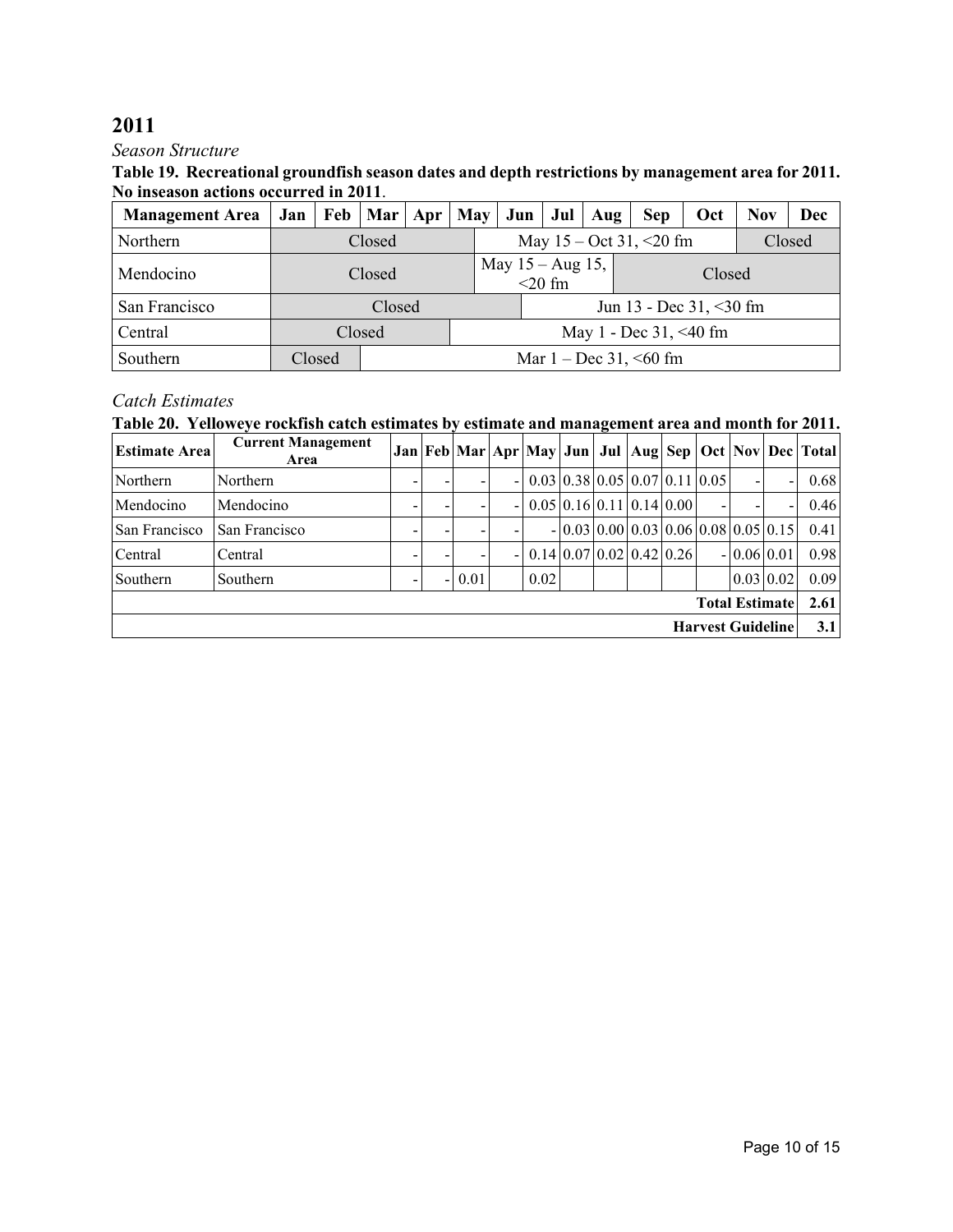# **2009-2010**

*Season Structure*

**Table 21. Recreational groundfish season dates and depth restrictions by management area for 2009 and 2010. No inseason actions occurred during this time. Note that management areas in 2009 and 2010 were different from current management areas.**

| <b>Management Area</b>           |                                       |        | Jan Feb Mar Apr May |  |  |  | Jun                               | Jul                     | Aug |  | Sep   Oct   Nov | Dec    |
|----------------------------------|---------------------------------------|--------|---------------------|--|--|--|-----------------------------------|-------------------------|-----|--|-----------------|--------|
| Northern                         | Closed                                |        |                     |  |  |  | May $15 -$ Sept $15, < 20$ fm     |                         |     |  | Closed          |        |
| North-Central North of Pt Arenal |                                       |        | Closed              |  |  |  | May $15 - Aug\ 15$ ,<br>$<$ 20 fm |                         |     |  |                 |        |
| North-Central South of Pt Arenal |                                       | Closed |                     |  |  |  |                                   | Jun 13 - Oct 31, <20 fm |     |  |                 | Closed |
| Monterey South-Central           |                                       | Closed |                     |  |  |  |                                   | May 1 - Nov 15, <40 fm  |     |  |                 | Closed |
| Morro Bay South-Central          |                                       | Closed |                     |  |  |  | May 1 - Nov 15, <40 fm            |                         |     |  | Closed          |        |
| Southern                         | Closed<br>Mar $1 - Dec 31, \le 60$ fm |        |                     |  |  |  |                                   |                         |     |  |                 |        |

## *Catch Estimates*

**Table 22. Yelloweye rockfish catch estimates by estimate and management area and month for 2010.**

| <b>Estimate Area</b>                                 | <b>Current</b><br>Management<br>Area | Jan | Feb | Mar                      | Apr                      | <b>May</b>               | Jun                      | Jul  | Aug                      | <b>Sep</b> | Oct  | <b>Nov</b> | Dec                      | <b>Total</b> |
|------------------------------------------------------|--------------------------------------|-----|-----|--------------------------|--------------------------|--------------------------|--------------------------|------|--------------------------|------------|------|------------|--------------------------|--------------|
| Northern                                             | Northern                             |     |     |                          |                          | 0.09                     | 0.03                     | 0.05 | 0.00                     | 0.07       |      |            |                          | 0.23         |
| North Central (North<br>of Pt Arena)                 | Mendocino                            |     |     | $\overline{\phantom{0}}$ | $\overline{\phantom{a}}$ | 0.04                     | 0.05                     | 0.08 | 0.09                     |            |      |            |                          | 0.26         |
| North Central (South<br>of Pt Arena)                 | San Francisco                        |     |     | $\overline{\phantom{0}}$ |                          |                          | 0.15                     | 0.09 | 0.00                     | 0.02       | 0.05 |            |                          | 0.30         |
| South Central<br>(Monterey and Morro Central<br>Bay) |                                      |     |     | $\overline{\phantom{a}}$ |                          | 0.09                     | $\overline{\phantom{0}}$ | 0.01 | $\overline{\phantom{0}}$ | 0.03       | 0.02 |            |                          | 0.15         |
| Southern                                             | Southern                             |     |     | $\overline{\phantom{a}}$ | 0.00                     | $\overline{\phantom{0}}$ | $\overline{\phantom{0}}$ |      | $\blacksquare$           | 0.03       | 0.02 |            |                          | 0.05         |
|                                                      |                                      |     |     |                          |                          |                          |                          |      |                          |            |      |            | <b>Total Estimate</b>    | 0.99         |
|                                                      |                                      |     |     |                          |                          |                          |                          |      |                          |            |      |            | <b>Harvest Guideline</b> | 2.7          |

### **Table 23. Yelloweye rockfish catch estimates by estimate and management area and month for 2009.**

| <b>Estimate Area</b>                         | <b>Current</b><br>Management<br>Area | Jan | Feb | Mar                      | Apr                      | <b>May</b> | Jun  | Jul  | Aug  | Sep  | Oct                      | <b>Nov</b>            | Dec                      | <b>Total</b> |
|----------------------------------------------|--------------------------------------|-----|-----|--------------------------|--------------------------|------------|------|------|------|------|--------------------------|-----------------------|--------------------------|--------------|
| Northern                                     | Northern                             | -   |     |                          | $\overline{\phantom{a}}$ | 0.16       | 0.19 | 0.06 | 0.11 | 0.53 | $\overline{\phantom{0}}$ |                       |                          | 1.06         |
| North Central (North<br>of Pt Arena)         | Mendocino                            | -   |     |                          | $\overline{\phantom{a}}$ | 0.11       | 0.10 | 0.38 | 0.17 | 0.05 | $\overline{\phantom{0}}$ |                       |                          | 0.82         |
| North Central (South<br>of Pt Arena)         | San Francisco                        | -   |     |                          | -                        | Ξ.         | 0.10 | 0.41 | 0.22 | 0.33 | 0.08                     |                       |                          | 1.13         |
| South Central<br>(Monterey and Morro<br>Bay) | Central                              | -   |     |                          | $\overline{\phantom{a}}$ | 0.41       | 0.14 | 0.09 | 0.17 | 0.05 | 0.08                     |                       |                          | 0.93         |
| Southern                                     | Southern                             | -   |     | $\overline{\phantom{a}}$ | 0.02                     | ۰.         |      | 0.03 |      |      | Ξ.                       | 0.03                  |                          | 0.08         |
|                                              |                                      |     |     |                          |                          |            |      |      |      |      |                          | <b>Total Estimate</b> |                          | 4.00         |
|                                              |                                      |     |     |                          |                          |            |      |      |      |      |                          |                       | <b>Harvest Guideline</b> | 2.8          |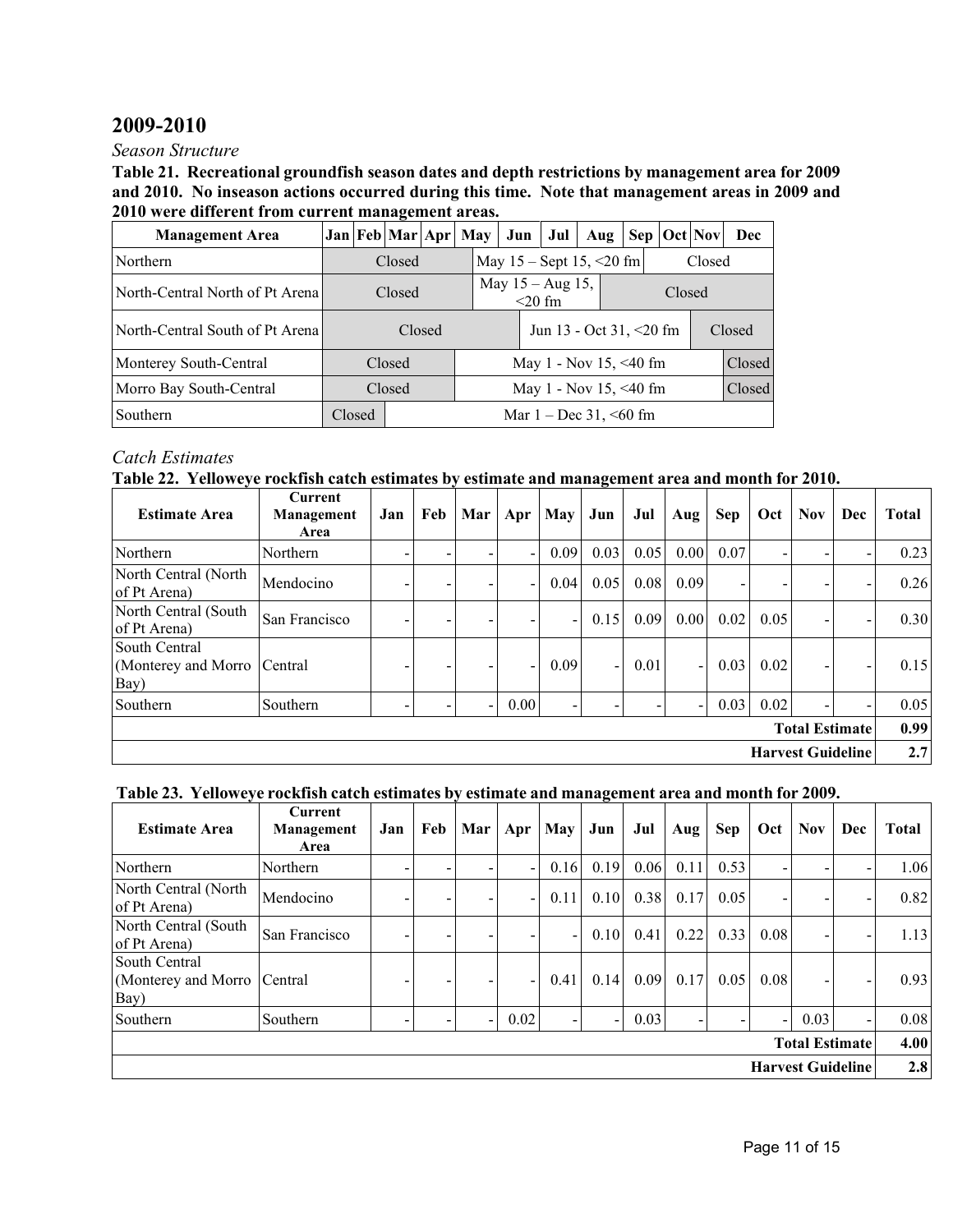#### *Season Structure*

**Table 24. Recreational groundfish season dates and depth restrictions by management area for 2008. Inseason changes, including implementation of a new management line and two new management areas, restricting fishing depths, and closing the fishery early in two management areas, are denoted by** *italics* **and were made in response to high yelloweye rockfish catches. Note that management areas in 2008 were different from current management areas.**

| <b>Management Area</b>             |        | Jan Feb Mar Apr |        | <b>May</b>                   | Jun | Jul | Aug                                      | <b>Sep</b> | Oct                       | <b>Nov</b> | Dec    |
|------------------------------------|--------|-----------------|--------|------------------------------|-----|-----|------------------------------------------|------------|---------------------------|------------|--------|
| Northern                           |        | Closed          |        | May $1-\delta$ ,<br>$<$ 30fm |     | fm  | <i>May</i> $9 - Sept 1, < 20$            |            |                           | Closed     |        |
| North-Central North of Pt<br>Arena |        |                 | Closed |                              |     |     | <i>Jun 1</i> - <i>Sept 1</i> , $\leq$ 20 |            | Closed                    |            | Closed |
| North-Central South of Pt<br>Arena |        |                 |        |                              |     | fm  |                                          |            | Sep 2-Nov 30,<br>$<20$ fm |            | Closed |
| Monterey South-Central             |        | Closed          |        |                              |     |     | May 1 - Nov 30, <40 fm                   |            |                           |            | Closed |
| Morro Bay South-Central            |        | Closed          |        |                              |     |     | May 1 - Nov 30, <40 fm                   |            |                           |            | Closed |
| Southern                           | Closed |                 |        |                              |     |     | Mar $1 - Dec 31, \le 60$ fm              |            |                           |            |        |

## *Catch Estimates*

|  |  |  |  | Table 25. Yelloweye rockfish catch estimates by estimate and management area and month for 2008. |  |
|--|--|--|--|--------------------------------------------------------------------------------------------------|--|
|--|--|--|--|--------------------------------------------------------------------------------------------------|--|

| <b>Estimate Area</b>                         | Current<br>Management<br>Area | Jan | Feb | Mar | Apr                      | <b>May</b>               | Jun  | Jul  | Aug  | Sep  | Oct  | <b>Nov</b>               | Dec | <b>Total</b> |
|----------------------------------------------|-------------------------------|-----|-----|-----|--------------------------|--------------------------|------|------|------|------|------|--------------------------|-----|--------------|
| Northern                                     | Northern                      |     |     |     | Ξ.                       | 0.03                     | 0.00 | 0.04 | 0.06 |      |      | Ξ.                       |     | 0.12         |
| North Central<br>(North of Pt)<br>Arena)     | Mendocino                     |     |     |     | Ξ.                       | 0.08                     | 0.11 | 0.06 | 0.20 | 0.04 | 0.04 | 0.04                     |     | 0.55         |
| North Central<br>(South of Pt)<br>Arena)     | San Francisco                 |     |     |     |                          | $\overline{\phantom{a}}$ | 0.08 | 0.05 | 0.03 | 0.08 | 0.02 | 0.00                     |     | 0.26         |
| South Central<br>(Monterey and<br>Morro Bay) | Central                       |     |     |     | $\overline{\phantom{0}}$ | 0.33                     | 0.05 | 0.01 | 0.00 | 0.01 | 0.00 | 0.00                     |     | 0.39         |
| Southern                                     | Southern                      |     |     |     |                          |                          |      |      |      |      |      | -                        |     |              |
|                                              |                               |     |     |     |                          |                          |      |      |      |      |      | <b>Total Estimate</b>    |     | 1.33         |
|                                              |                               |     |     |     |                          |                          |      |      |      |      |      | <b>Harvest Guideline</b> |     | 3.7          |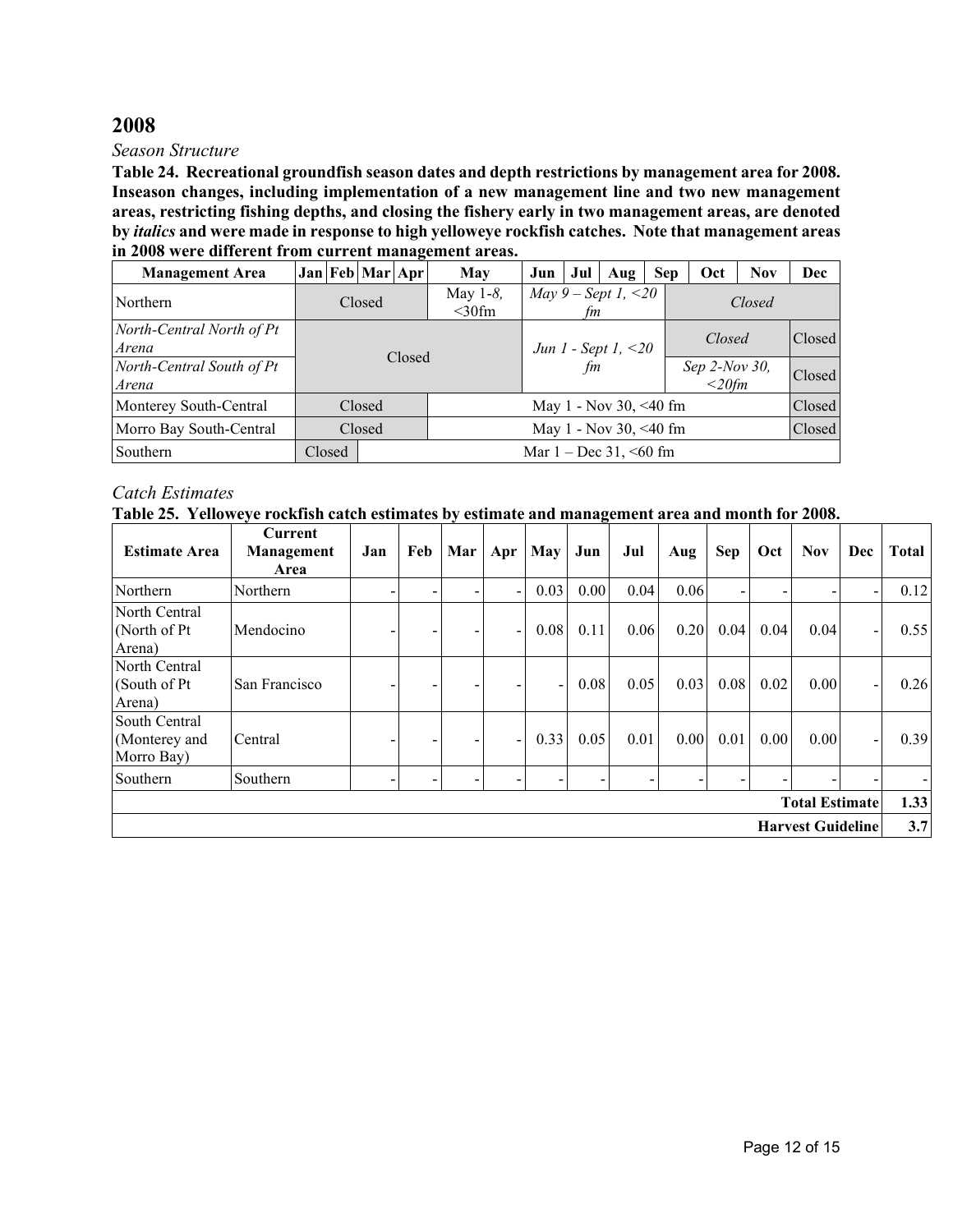#### *Season Structure*

**Table 26. Recreational groundfish season dates and depth restrictions by management area in 2007. Inseason changes in the Northern and North-Central Management Areas were made in response to high yelloweye rockfish catches and are denoted by** *italics***. Note that management areas in 2007 were different from current management areas.**

| <b>Management Area</b>  |        |        |                             |  | Jan Feb Mar Apr May Jun Jul Aug Sep Oct Nov |  |  |                        |  |                                        | Dec    |
|-------------------------|--------|--------|-----------------------------|--|---------------------------------------------|--|--|------------------------|--|----------------------------------------|--------|
| Northern                | Closed |        |                             |  |                                             |  |  |                        |  | May $1 - Sept 30, 30 fm$ Closed Closed |        |
| North-Central           |        |        | Closed                      |  | May $1 - Sept 30, \leq 30$ fm <i>Closed</i> |  |  |                        |  |                                        | Closed |
| Monterey South-Central  |        |        | Closed                      |  |                                             |  |  | May 1 - Nov 30, <40 fm |  |                                        | Closed |
| Morro Bay South-Central |        |        | Closed                      |  |                                             |  |  | May 1 - Nov 30, <40 fm |  |                                        | Closed |
| Southern                |        | Closed | Mar $1 - Dec 31, \le 60$ fm |  |                                             |  |  |                        |  |                                        |        |

### *Catch Estimates*

**Table 27. Yelloweye rockfish catch estimates by estimate and management area and month for 2007.**

| <b>Estimate Area</b>                         | Current<br><b>Management Area</b> | Jan | Feb | Mar | Apr                      | May                      | Jun  | Jul                      | $\bf{Aug}$ | Sep            | Oct                      | <b>Nov</b>               | Dec                      | <b>Total</b> |
|----------------------------------------------|-----------------------------------|-----|-----|-----|--------------------------|--------------------------|------|--------------------------|------------|----------------|--------------------------|--------------------------|--------------------------|--------------|
| Northern                                     | Northern                          |     |     |     |                          | 0.24                     | 0.52 | 0.30                     | 2.25       | 0.17           |                          |                          |                          | 3.47         |
| North Central                                | Mendocino                         |     |     |     |                          | ٠                        | 0.35 | 2.18                     | 1.52       | 0.64           | 0.01                     |                          |                          | 4.69         |
| North Central                                | San Francisco                     |     |     |     |                          | $\overline{\phantom{a}}$ | 0.18 | 0.02                     | 0.17       | 0.35           | $\overline{\phantom{0}}$ | 0.00 <sub>l</sub>        |                          | 0.72         |
| South Central<br>(Monterey and<br>Morro Bay) | Central                           |     |     |     | $\overline{\phantom{0}}$ | 0.01                     | 0.04 | $\overline{\phantom{0}}$ | 0.01       | $\blacksquare$ | 0.12                     | 0.00 <sub>l</sub>        | $\overline{\phantom{a}}$ | 0.18         |
| <b>Southern</b>                              | Southern                          |     |     |     |                          | 0.04                     | 0.00 |                          |            |                |                          |                          |                          | 0.04         |
| <b>Total Estimate</b>                        |                                   |     |     |     |                          |                          |      |                          |            |                |                          | 9.10                     |                          |              |
|                                              |                                   |     |     |     |                          |                          |      |                          |            |                |                          | <b>Harvest Guideline</b> |                          | 3.7          |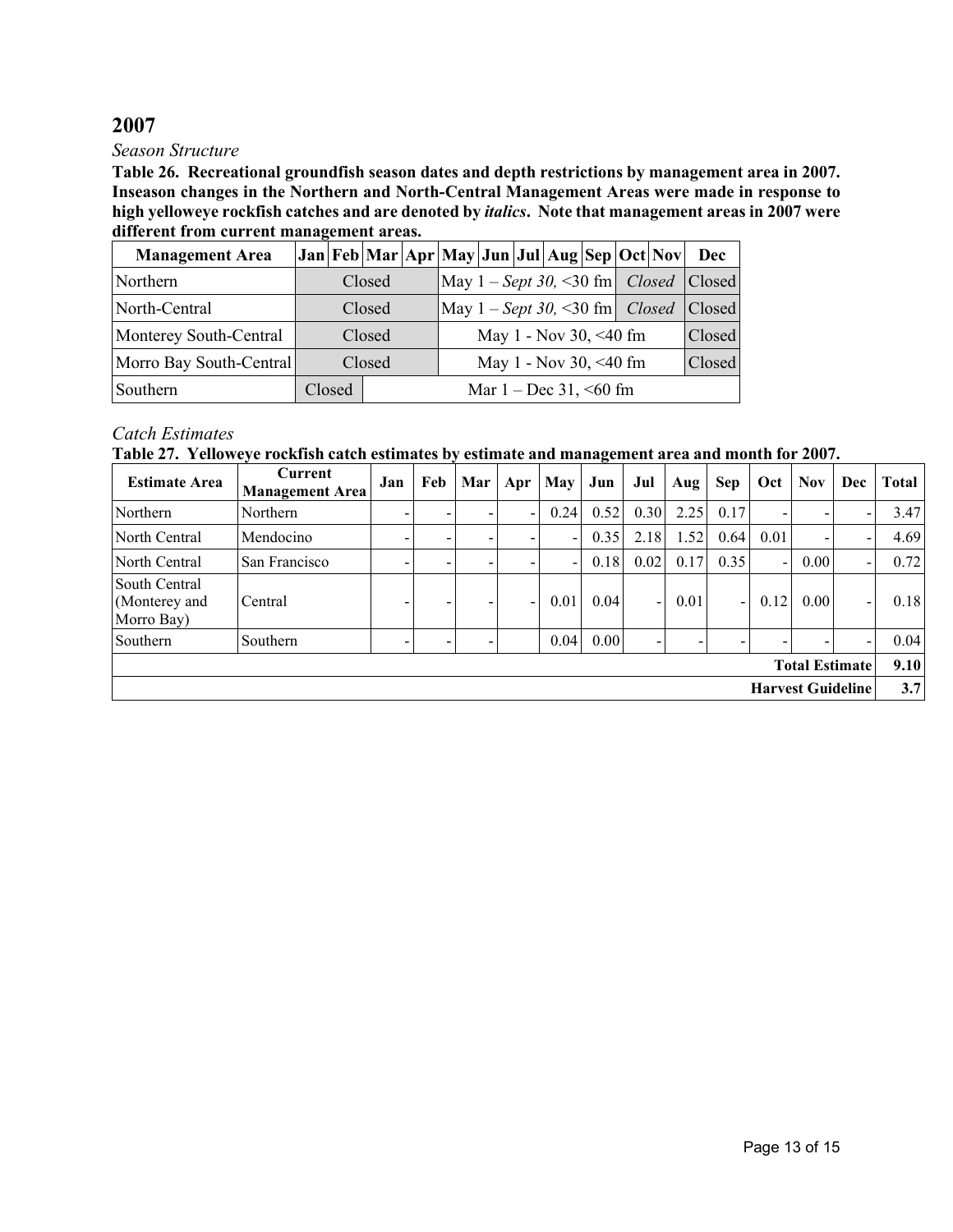#### *Season Structure*

**Table 28. Recreational groundfish season dates and depth restrictions by management area for 2006. Inseason changes in multiple management areas are denoted by** *italics* **and were made in response to management needs of multiple species. Note that management areas.**

| <b>Management Area</b>      |        |                                  |        |        | Jan   Feb   Mar   Apr   May   Jun   Jul   Aug   Sep |  |                                   |  |  | Oct                           | <b>Nov</b>                   | Dec |  |  |  |  |
|-----------------------------|--------|----------------------------------|--------|--------|-----------------------------------------------------|--|-----------------------------------|--|--|-------------------------------|------------------------------|-----|--|--|--|--|
| Northern                    |        | May 1 - Dec 31, <30 fm<br>Closed |        |        |                                                     |  |                                   |  |  |                               |                              |     |  |  |  |  |
| North-Central               |        | Jul 1 - Dec 31, <30 fm<br>Closed |        |        |                                                     |  |                                   |  |  |                               |                              |     |  |  |  |  |
| Monterey South-<br>Central  |        |                                  |        | Closed |                                                     |  | <i>Jul 1 - Dec 31</i> , $<$ 30 fm |  |  |                               |                              |     |  |  |  |  |
| Morro Bay South-<br>Central |        |                                  | Closed |        | May $1 - Sep$ 30, <40 fm                            |  |                                   |  |  | <i>Oct 1-31</i> ,<br>$<$ 40fm | Closed                       |     |  |  |  |  |
| Southern                    | Closed |                                  |        |        | Mar $1 -$ Aug 30, <60 fm                            |  |                                   |  |  | Sep 1 – Oct 31, <60<br>fm     | Nov $1$ -Dec 31,<br>$<60$ fm |     |  |  |  |  |

## *Catch Estimates*

#### **Table 29. Yelloweye rockfish catch estimates by estimate and management area and month for 2006.**

| <b>Estimate Area</b>                         | Current<br><b>Management Area</b> | Jan                      | Feb | Mar | Apr | May  | Jun  | Jul  | Aug            | <b>Sep</b> | Oct  | <b>Nov</b> | Dec  | <b>Total</b> |
|----------------------------------------------|-----------------------------------|--------------------------|-----|-----|-----|------|------|------|----------------|------------|------|------------|------|--------------|
| Northern                                     | Northern                          |                          |     |     |     | 0.07 | 0.08 | 0.31 | 0.36           | 0.60       | 0.14 |            |      | 1.56         |
| North Central                                | Mendocino                         | -                        | ۰.  | -   |     | Ξ.   | 0.03 | 0.10 | 0.60           | 0.81       | 0.06 | 0.01       | 0.00 | 1.62         |
| North Central                                | San Francisco                     | -                        |     |     |     |      |      | 0.61 | 0.34           | 0.41       | 0.17 | 0.05       |      | 1.58         |
| South Central<br>(Monterey and<br>Morro Bay) | Central                           | $\overline{\phantom{0}}$ | -   |     |     | -    | -    | 0.06 | $\blacksquare$ | 0.04       |      |            |      | 0.10         |
| Southern                                     | Southern                          | -                        | -   |     |     | -    |      |      |                | -          |      |            |      |              |
| <b>Total Estimate</b>                        |                                   |                          |     |     |     |      |      |      |                |            |      |            |      | 4.85         |
| <b>Harvest Guideline</b>                     |                                   |                          |     |     |     |      |      |      |                |            |      | 3.7        |      |              |